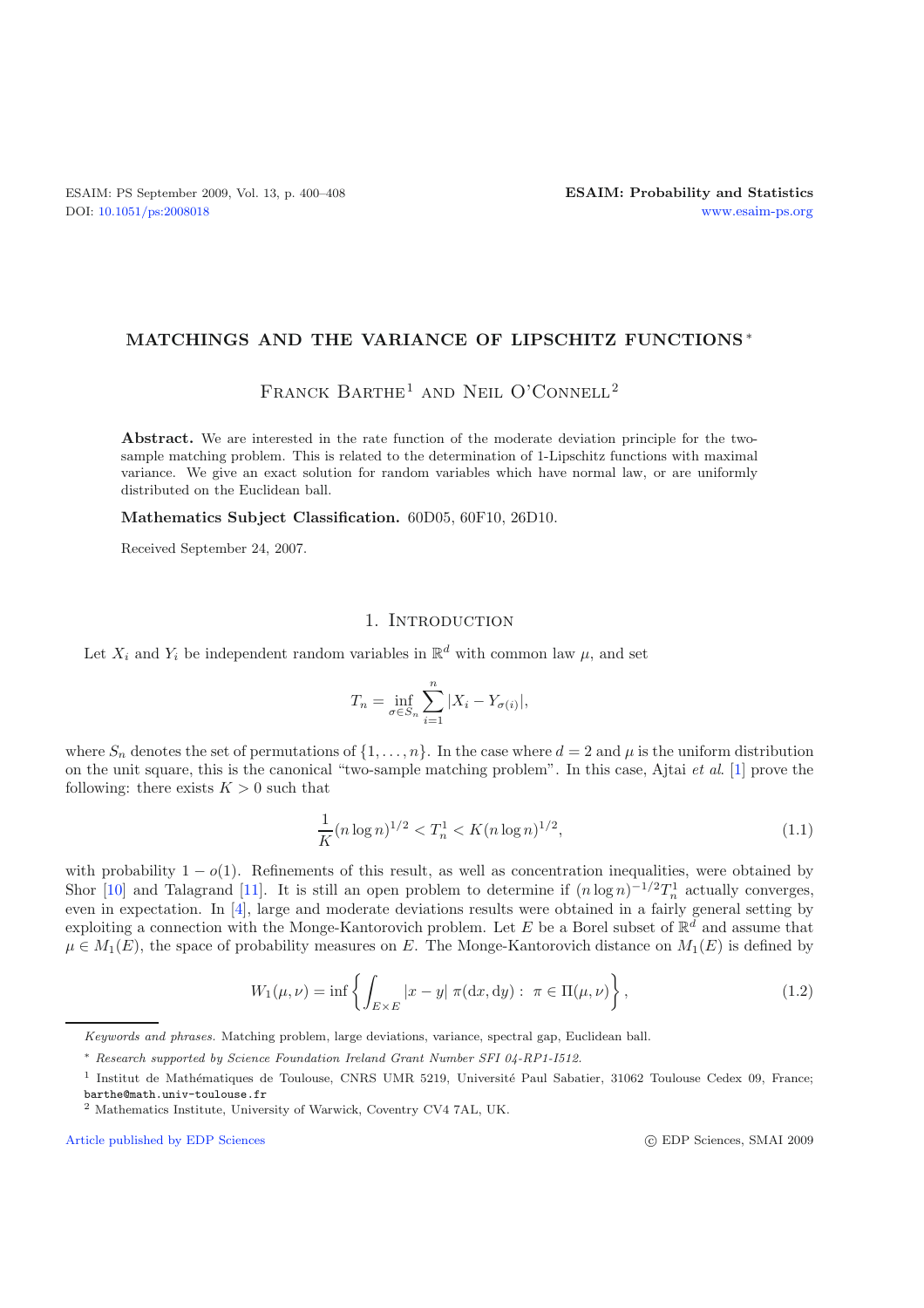where  $\Pi(\mu, \nu)$  is the space of all Borel probability measures  $\pi$  on  $\mathbb{R}^d \times \mathbb{R}^d$  with fixed marginals  $\mu(\cdot) = \pi(\cdot \times \mathbb{R}^d)$ and  $\nu = \pi(E \times \cdot)$ . We recall that, if F denotes the set of Lipschitz functions on E with Lipschitz constant 1, then

$$
W_1(\mu, \nu) = \|\mu - \nu\|_{\mathcal{F}},\tag{1.3}
$$

where

$$
\|\nu\|_{\mathcal{F}} = \sup \left\{ \left| \int f d\nu \right| : f \in \mathcal{F} \right\}.
$$
\n(1.4)

If E is compact, then  $W_1$  metrises the weak topology on  $M_1(E)$ . Define the empirical measures

$$
L_n = \frac{1}{n} \sum_{i=1}^n \delta_{X_i}, \qquad M_n = \frac{1}{n} \sum_{i=1}^n \delta_{Y_i}.
$$

It is an immediate consequence of the Birkhoff-von Neumann theorem that

$$
\frac{1}{n}T_n = W_1(L_n, M_n).
$$

Starting with this identity, large and moderate deviations results for the matching problem were obtained in [\[4\]](#page-8-3). Before stating these, we recall some definitions from large deviation theory.

Let  $Z_n$  be a sequence of random variables defined on a probability space  $(\Omega, \mathcal{F}, \mathbb{P})$ , with values in a topological space X equipped with the Borel  $\sigma$ -algebra B. We say that the sequence  $Z_n$  satisfies the *large deviation principle* (LDP) with rate function I and speed n, if for all  $B \in \mathcal{B}$ ,

$$
-\inf_{x\in B^{\circ}}I(x)\leq \liminf_{n}\frac{1}{n}\log \mathbb{P}(Z_n\in B)\leq \limsup_{n}\frac{1}{n}\log \mathbb{P}(Z_n\in B)\leq -\inf_{x\in \bar{B}}I(x).
$$

Let  $(a_n)_{n\geq 1}$  be an increasing, positive sequence such that

$$
a_n \to \infty
$$
,  $\frac{a_n}{\sqrt{n}} \to 0$ .

We say the the sequence  $Z_n$  satisfies the *moderate deviation principle* (MDP) with rate function  $J$  and speed  $a_n^{-2}$ , if for all  $B \in \mathcal{B}$ ,

$$
-\inf_{x \in B^{\circ}} J(x) \leq \liminf_{n} \frac{1}{a_n^2} \log \mathbb{P}\left(\frac{\sqrt{n}}{a_n} Z_n \in B\right)
$$
  

$$
\leq \limsup_{n} \frac{1}{a_n^2} \log \mathbb{P}\left(\frac{\sqrt{n}}{a_n} Z_n \in B\right) \leq -\inf_{x \in \overline{B}} J(x).
$$

Denote by  $\mathcal{F}_0$  the set of  $f \in \mathcal{F}$  such that  $\int f d\mu = 0$ . For  $\theta \in \mathbb{R}$ , define

$$
\Lambda_f(\theta) = \log \mathbf{E}_{\mu} \left[ e^{\theta f} \right] = \log \int_E e^{\theta f(x)} d\mu(x), \quad L_f(\theta) = \Lambda_f(\theta) + \Lambda_f(-\theta), \tag{1.5}
$$

and for  $x \in \mathbb{R}$ , set

$$
L_f^*(x) = \sup_{\theta \in \mathbb{R}} \theta x - L_f(\theta).
$$

The following theorem is a slight generalisation of the main result in  $[4]$  $[4]$ , where it was assumed that E is compact for the LDP and that  $E$  is the unit square for the MDP. The proof is essentially the same, combining large and moderate deviation results for empirical measures given in Wu [\[13](#page-8-4)] (see Sect. 3 for the unbounded case, which relies heavily on earlier work of Ledoux [\[5\]](#page-8-5)) with convergence rates for empirical measures in the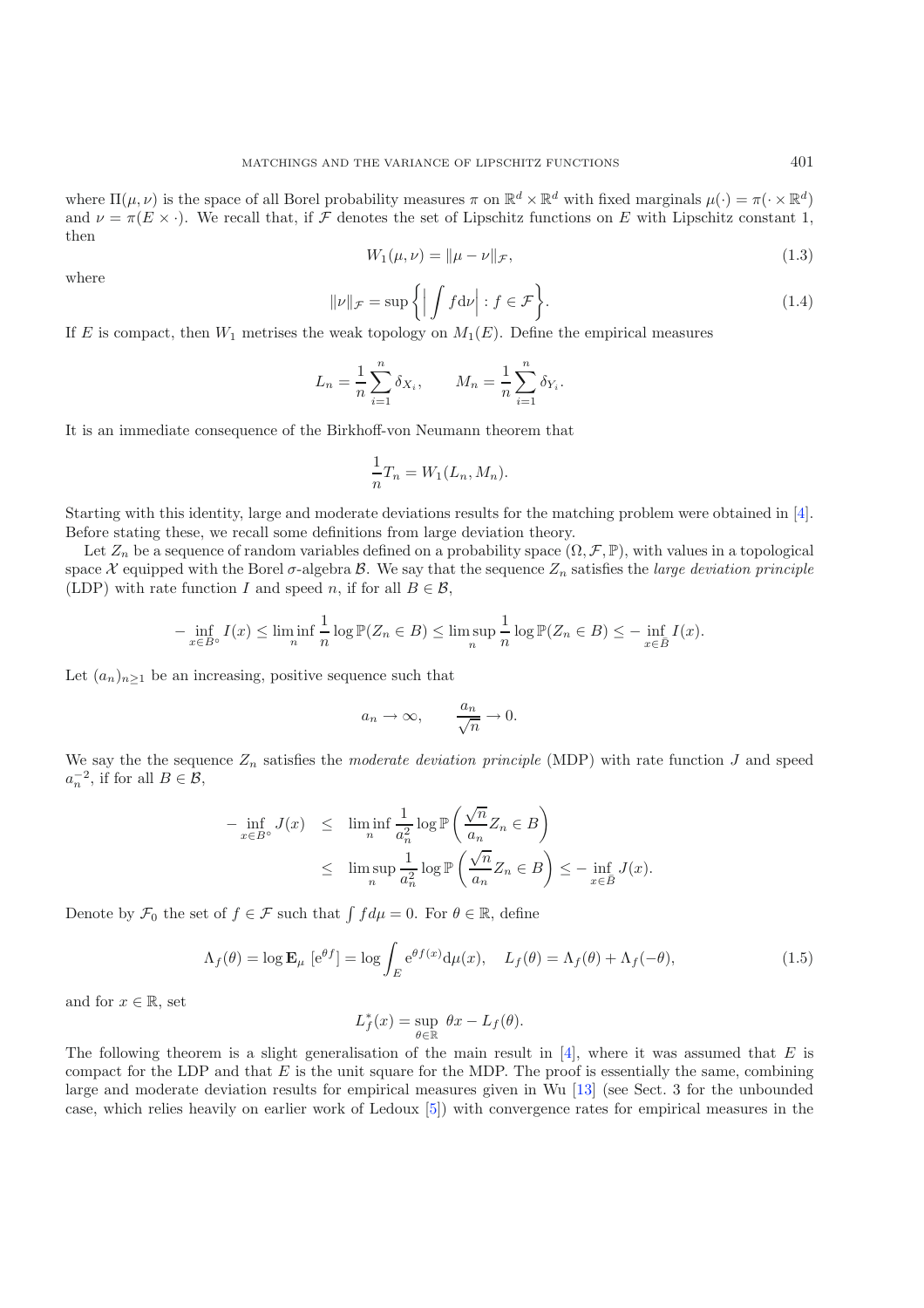Monge-Kantorovich distance due to Dudley [\[3](#page-8-6)] and, for the unbounded case, Kalashnikov and Rachev (see [\[9\]](#page-8-7), Th. 11.1.6).

**Theorem 1.** *Assume that either* E *is compact or*  $\mu$  *is the standard Gaussian measure on*  $\mathbb{R}^d$ .

<span id="page-2-1"></span>(i) The sequence  $T_n/n$  satisfies the large deviation principle in  $\mathbb{R}_+$  with rate function

$$
I(x) = \inf_{f \in \mathcal{F}_0} L_f^*(x). \tag{1.6}
$$

- (ii) *Let* a<sup>n</sup> *be a positive sequence satisfying the following conditions:*
	- (1) *as*  $n \to \infty$ ,  $\frac{a_n}{\sqrt{n}} n^{1/k} \to \infty$ , for some  $k > \max\{d, 2\}$ ;
	- (2) *for some*  $\delta, A > 0$ ,  $a_{nm} \leq Am^{-\delta + 1/2}a_n$ , *for all*  $n, m > 0$ .

*Then the sequence*  $T_n / \sqrt{n} a_n$  *satisfies the MDP in*  $\mathbb{R}_+$  *with speed*  $a_n^{-2}$  *and rate function* 

$$
J(x) = \frac{x^2}{4\sup_{f \in \mathcal{F}_0} \int_E f^2 d\mu}.
$$
\n(1.7)

In the case where  $\mu$  is uniform measure on the unit square, it was conjectured in [\[4](#page-8-3)] that the infimum in [\(1.6\)](#page-2-0) and the supremum in [\(1.7\)](#page-2-1) are both achieved by  $f = \varphi$ , where

$$
\varphi(x,y) = \frac{x+y}{\sqrt{2}}, \quad -\frac{1}{2} \le x, y \le \frac{1}{2},
$$

which yields  $J(x) = 3x^2$  and  $I = L^*_{\varphi}$ , where

$$
L_{\varphi}(\theta) = 2 \log \left[ \frac{4}{\theta^2} \left( \cosh \left( \frac{\theta}{4\sqrt{2}} \right) - 1 \right) \right].
$$

Note that, in this case, any affine function  $f \in \mathcal{F}_0$  with  $|\nabla f| = 1$  has the same variance. As explained in [\[4\]](#page-8-3), the conjecture is true if, for all  $\theta \in \mathbb{R}$ , the supremum of  $L_f(\theta)$  over  $f \in \mathcal{F}_0$  is achieved by  $f = \varphi$ . Note that this is true if, for all positive, even integers r, the supremum of the r<sup>th</sup> cumulant  $\Lambda_f^{(r)}(0)$  over  $f \in \mathcal{F}_0$  is achieved by  $f = \varphi$ . In this paper, we compute the rate functions I and J explicitly in the case where  $\mu$  is the standard Gaussian measure on  $\mathbb{R}^d$ . In this case, the variance and all exponential moments are maximised by the linear function  $\varphi(x) = x_1$ . We also compute the moderate deviations rate function J in the case where  $\mu$  is the uniform measure on the unit ball in  $\mathbb{R}^d$ ; in this case too the variance is maximised by  $\varphi(x) = x_1$ . Throughout the paper, the space  $\mathbb{R}^d$  is equipped with the canonical Euclidean structure, with norm  $|\cdot|$  and scalar product  $x \cdot y$ .

#### 2. Gaussian samples

In this section we show that for standard Gaussian samples the rate functions in the large and moderate deviation principles can be explicitly calculated. Let  $\gamma^d$  denote the standard Gaussian measure on  $\mathbb{R}^d$ .

**Proposition 2.** *For*  $E = (\mathbb{R}^d, | \cdot |, \gamma^d)$ *,* 

$$
I(x) = J(x) = \frac{x^2}{4}.
$$

*Proof.* For the moderate deviation problem, we use the classical spectral gap inequality for the Gaussian measure (see *e.g.* [\[6\]](#page-8-8)): for every locally Lipschitz  $f : \mathbb{R}^d \to \mathbb{R}$ 

$$
\text{Var}_{\gamma^d}(f) \leq \int |\nabla f|^2 \,\mathrm{d} \gamma^d.
$$

<span id="page-2-0"></span>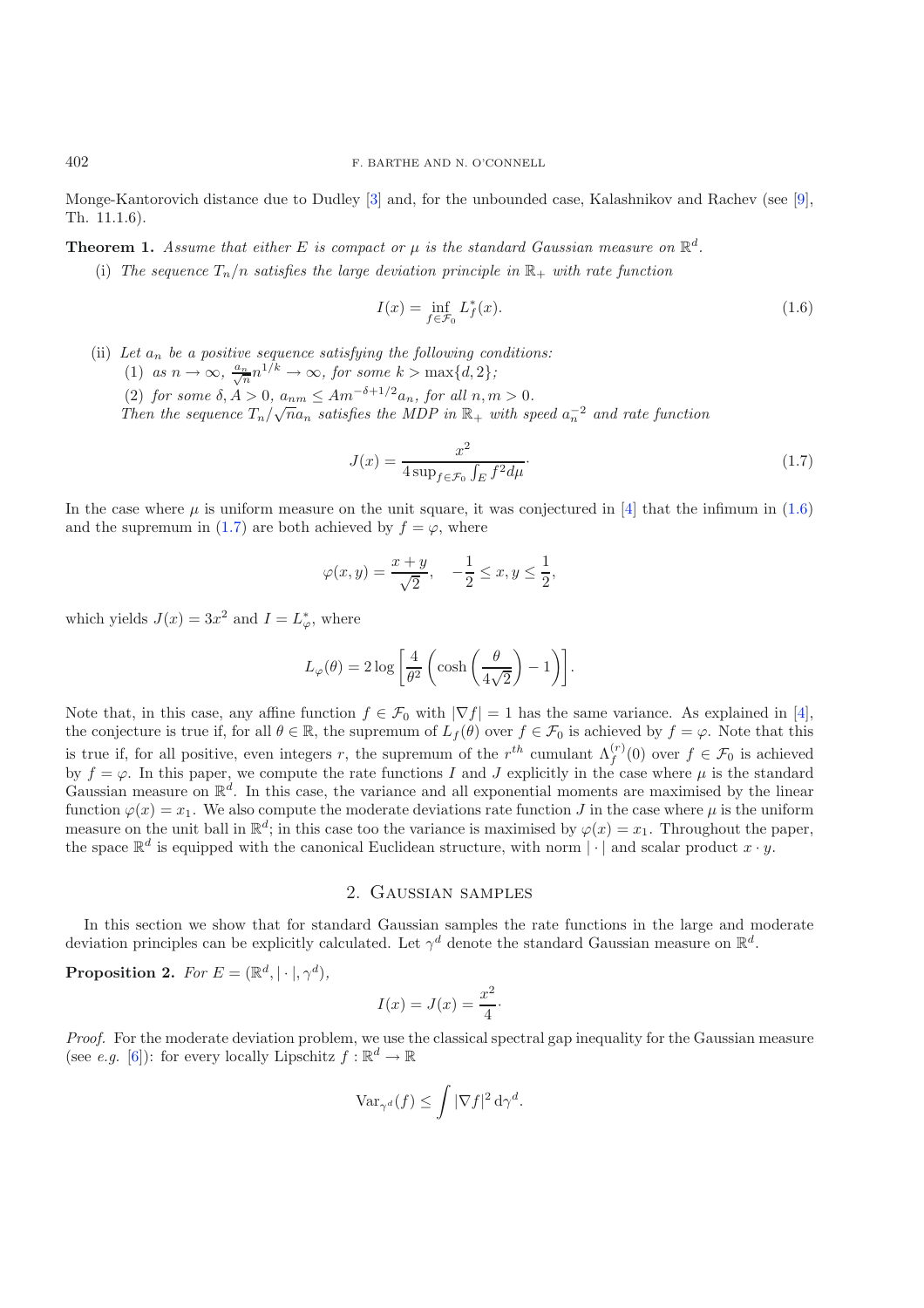This is an equality for affine functions. If f is 1-Lipschitz, this yields  $\text{Var}_{\gamma d}(f) \leq 1$ , and this bound is best possible (*e.g.* for  $f(x) = x_1$ ). Hence  $\sup_{\mathcal{F}_0} \int f^2 d\gamma^d = 1$  and this allows to calculate J.

For the large deviation problem, our starting point is Talagrand's transportation cost inequality [\[12\]](#page-8-9). Denoting  $W_p(\mu, \nu) := \inf \{ \int |x - y|^p d\pi(x, y) \}^{1/p}$  where the infimum is with respect to probability measures on  $E \times E$ with marginals  $\mu$  and  $\nu$ , this inequality reads as: for all probability measure  $f d\gamma^d$  on  $\mathbb{R}^d$ ,

$$
W_2(\gamma^d, f \, \mathrm{d}\gamma^d) \le \sqrt{2 \mathrm{Ent}_{\gamma^d}(f)}.
$$

This inequality is an equality when  $f(x) = \exp(\langle t, x \rangle - |t|^2/2)$ , in which case the optimal transport is just a translation by t. Consequently by Cauchy-Schwarz inequality

$$
W_1(\gamma^d, f \,\mathrm{d}\gamma^d) \le \sqrt{2\mathrm{Ent}_{\gamma^d}(f)}
$$

and the inequality is still sharp for the above examples (the reason being that the translation is the optimal transportation for  $W_1$  and  $W_2$ ; in this case the length of the displacement is constant so there was no loss when we applied Cauchy-Schwarz). So this inequality can be rewritten as for  $a \geq 0$ 

$$
\inf \{ \text{Ent}_{\gamma^d}(f); \ W_1(\gamma^d, f \, d\gamma^d) = a \} = \frac{a^2}{2}.
$$

There is also a dual reformulation on the transportation cost inequality, put forward by Bobkov and Götze  $[2]$ : for all Lipschitz functions  $f : \mathbb{R}^d \to \mathbb{R}$ , and for all  $t \in \mathbb{R}$ 

$$
\int e^{t(f-\int f\,\mathrm{d}\gamma^d)}\mathrm{d}\gamma^d \leq e^{\frac{t^2}{2}}.
$$

The above inequality becomes an equality when  $f(x) = x_1$  for example. It follows that for  $f \in \mathcal{F}_0$ ,

$$
L_f(\theta) = \log \left( \int e^{\theta f} d\gamma^d \right) + \log \left( \int e^{-\theta f} d\gamma^d \right) \le \theta^2 = L_\varphi(\theta),
$$

where we have set  $\varphi(x) = x_1$ . As explained in Section 4 of [\[4\]](#page-8-3) this implies that for  $x \ge 0$ ,  $I(x) = L^*_{\varphi}(x) = \frac{x^2}{4}$ .  $\Box$ 

## 3. Euclidean unit ball

The goal of this section is to calculate the rate function in the moderate deviation principle for random variables with uniform distribution on the d-dimensional Euclidean ball  $B_2^d \subset \mathbb{R}^d$ :

**Theorem 3.** *For*  $E = \left(B_2^d, |\cdot|, 1_{B_2^d}(x) \frac{dx}{\text{Vol}(B_2^d)}\right)$ *,*

$$
J(x) = \frac{d+2}{4}x^2.
$$

In view of [\(1.7\)](#page-2-1), this is a consequence of the following result, which asserts that among 1-Lipschitz functions, linear functions have maximal variance on the ball:

**Theorem 4.** Let  $f : B_2^d \to \mathbb{R}$  be a 1-Lipschitz function (for the Euclidean distance) such that  $\int_{B_2^d} f(x) dx = 0$ . *Then*

$$
\int_{B_2^d} f^2(x) dx \le \int_{B_2^d} x_1^2 dx = \frac{\text{Vol}(B_2^d)}{d+2}.
$$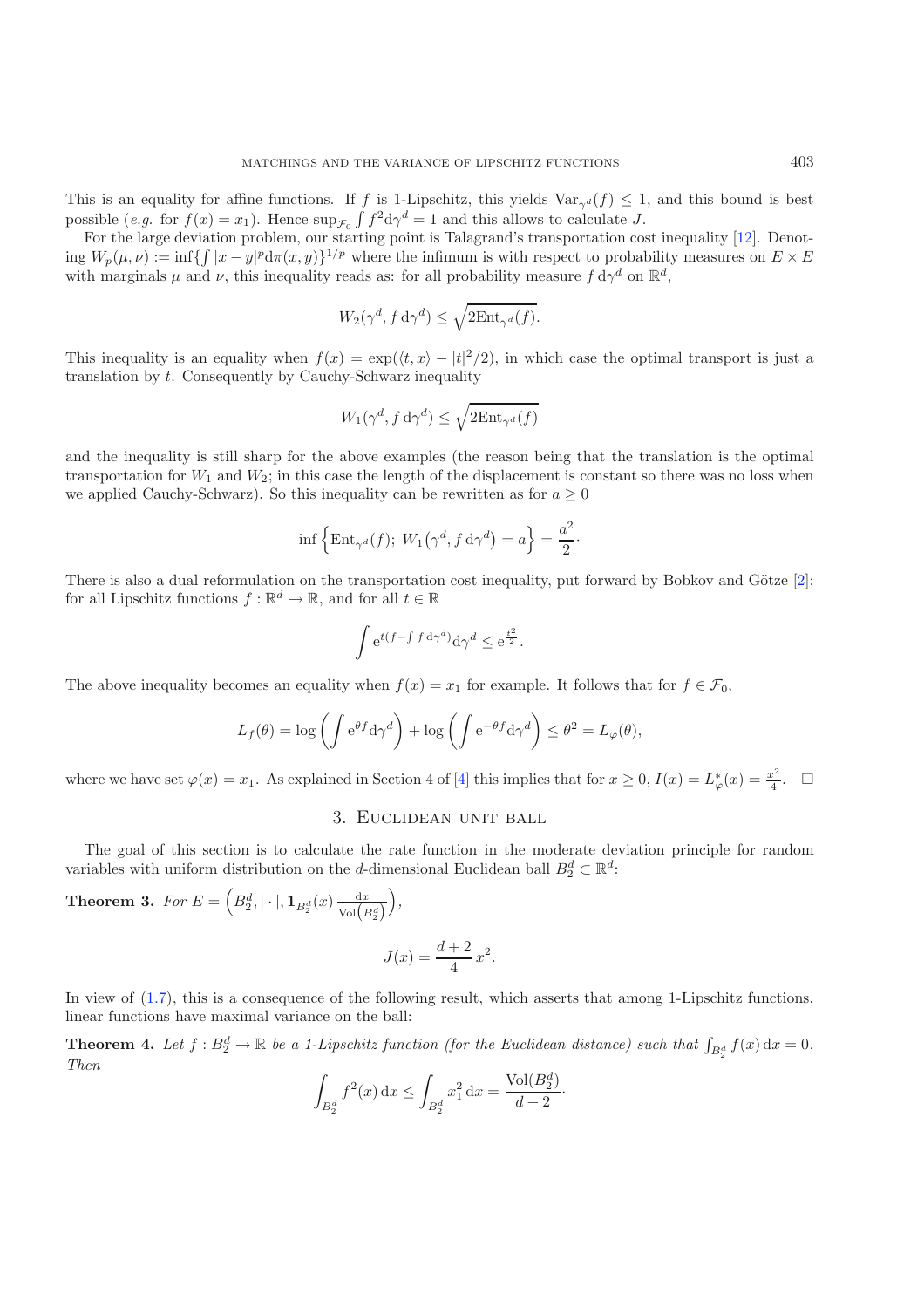*Proof.* The direct approach to such a statement consists in proving that there exist maximizing functions, by Ascoli theorem. Then perturbing such a maximizer  $f$ , one is easily convinced that it should satisfy the Eikonal equation  $|\nabla f| = 1$  a.e. in  $B_2^d$ . However we do not know how to push this method further. This is why we adopt another strategy, which is unfortunately very specific to the ball. We are going to derive, by classical spectral analysis, a Poincaré type inequality of the following form: for every locally Lipschitz  $f : B_2^d \to \mathbb{R}$  with  $\int_{B_2^d} f = 0,$ 

$$
\int_{B_2^d} f(x)^2 dx \le \int_{B_2^d} \varphi(x) |\nabla f(x)|^2 dx,
$$

where the function  $\varphi$  is adjusted so that the inequality becomes and equality for linear functionals  $f_0(x) = x \cdot e$ for any  $e \in \mathbb{R}^d$ . As a consequence if  $\int_{B_2^d} f = 0$ ,

$$
\int_{B_2^d}f^2\leq \int_{B_2^d}\varphi|\nabla f|^2\leq \left(\int_{B_2^d}\varphi\right)\left(\sup_{B_2^d}|\nabla f|\right)^2.
$$

Note that both inequalities become equalities for the function  $f(x) = x_1$  (and more generally for  $f(x) = x \cdot e$ for any unit vector  $e \in \mathbb{R}^d$ . Hence the inequality between the first and the last term can be written as

$$
\int_{B_2^d}f^2\leq \left(\int_{B_2^d}x_1^2\,\mathrm{d} x\right)\left(\sup_{B_2^d}|\nabla f|\right)^2.
$$

For 1-Lipschitz functions we would get as claimed  $\int_{B_2^d} f^2 \le \int_{B_2^d} x_1^2 dx$ .

Let us briefly sketch how to choose  $\varphi$ . Assume that for all  $f : B_2^d \to \mathbb{R}$  with  $\int_{B_2^d} f = 0$ ,

$$
\int_{B_2^d} f(x)^2 dx \le \int_{B_2^d} \varphi(x) |\nabla f(x)|^2 dx
$$

and that there is equality for a non-constant function  $f_0$ . We follow the classical method to obtain the corresponding Euler-Lagrange equation: let u be a smooth bounded function with  $\int_{B_2^d} u = 0$ . Then  $\int (f_0 + \varepsilon u)^2 \leq$  $\int \varphi |\nabla (f_0 + \varepsilon u)|^2$  for every  $\varepsilon \in \mathbb{R}$ . Since there is equality for  $\varepsilon = 0$ , the first order term in  $\varepsilon$  vanishes, that is  $\int f_0 u = \int \varphi \nabla f_0 \cdot \nabla u$ . Stokes formula then yields

$$
\int_{B_2^d} f_0 u = -\int_{B_2^d} u \nabla \cdot (\varphi \nabla f_0) + \int_{S^{d-1}} u \varphi \, n \cdot \nabla f_0,
$$

where n denotes the unit outer normal to the sphere. Since this is true for every u with integral 0 *(i.e.* orthogonal to constants in  $L^2(B_2^d, dx)$  we obtain there is a constant c such that  $f_0$  satisfies

$$
\begin{cases} f_0 + \nabla \cdot (\varphi \nabla f_0) = c & \text{on } B_2^d \\ \varphi \ n \cdot \nabla f_0 = 0 & \text{on } S^{d-1} . \end{cases}
$$

If e is a unit vector in  $\mathbb{R}^d$ , and  $f_0(x) = x \cdot e$  is an equality case of a Poincaré inequality involving a smooth function  $\varphi$  then necessarily  $\varphi$  is identically zero on the unit sphere  $S^{d-1}$  and there exists a constant  $c_e$  such that

$$
x \cdot e + \nabla \varphi(x) \cdot e = c_e, \quad \forall x \in B_2^d.
$$

This is assumed to be true for every unit vector e so that  $x + \nabla \varphi(x)$  is actually independent of  $x \in B_2^d$ . Hence here exist  $a \in \mathbb{R}$ ,  $b \in \mathbb{R}^d$  such that  $\varphi(x) = a - b \cdot x - |x|^2/2$ . Since  $\varphi$  vanishes on the unit sphere we conclude

$$
\varphi(x)=\frac{1-|x|^2}{2},\quad x\in B_2^d.
$$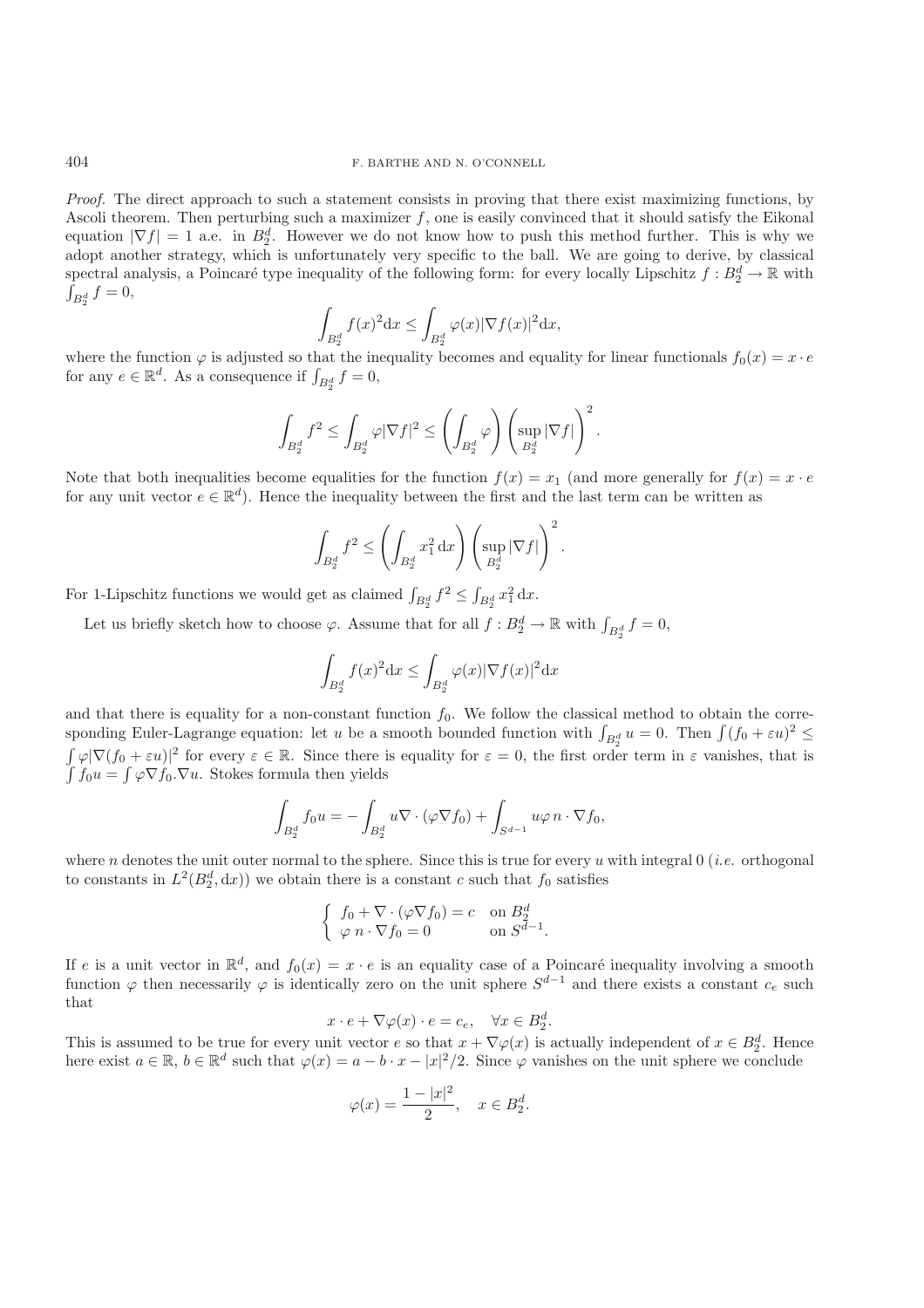<span id="page-5-0"></span>The Poincaré inequality involving this function is proved in the next theorem.

**Theorem 5.** Let  $d \geq 1$  and integer. Let  $f : B_2^d \to \mathbb{R}$  be a Lipschitz function such that,  $\int_{B_2^d} f = 0$ . Then

$$
\int_{B_2^d} f^2(x) dx \le \int_{B_2^d} \frac{1 - |x|^2}{2} |\nabla f|^2 dx,
$$

*with equality when* f *is a linear function.*

*Proof.* For  $d = 1$  this may be proved using the classical method:

$$
\int_{-1}^{1} f^{2} = \frac{1}{4} \int_{[-1,1]^{2}} (f(y) - f(x))^{2} dx dy = \frac{1}{2} \int_{-1 < x < y < 1} (f(y) - f(x))^{2} dx dy
$$
  
\n
$$
= \frac{1}{2} \int_{-1 < x < y < 1} \left( \int_{x}^{y} f'(t) dt \right)^{2} dx dy \le \frac{1}{2} \int_{-1 < x < y < 1} (y - x) \left( \int_{x}^{y} f'(t)^{2} dt \right) dx dy
$$
  
\n
$$
= \int_{-1}^{1} \frac{1 - t^{2}}{2} f'(t)^{2} dt.
$$

For  $d \geq 2$  the statement follows from the next theorem and an approximation argument, based on the density of polynomials in the space  $H^1(B_2^d)$ .  $\Box$ 2).  $\Box$ 

**Theorem 6.** Let  $d \geq 2$ . Let  $f$  be a polynomial function in  $d$  variables, such that  $\int_{B_2^d} f = 0$ . Then

$$
\int_{B_2^d}f^2(x)\,\mathrm{d} x\leq \int_{B_2^d}\frac{1-|x|^2}{2}|\nabla f|^2\,\mathrm{d} x,
$$

*with equality if and only if* f *is a linear function.*

*Proof.* It is enough to prove that for every integer m the inequality is valid for  $f \in \mathbb{R}_m[T_1,\ldots,T_d]$ , the set of polynomials in  $d$  variables with total degree at most  $m$ . Let us consider the operator

$$
L := \nabla \cdot \left(\frac{1 - |x|^2}{2} \nabla f\right) = \frac{1 - |x|^2}{2} \Delta f - x \cdot \nabla f.
$$

Note that when  $f \in \mathbb{R}_m[T_1,\ldots,T_d]$  is a polynomial of total degree at most m then so is Lf. Moreover for smooth functions  $f, g$  on  $\mathbb{R}^d$  it holds

$$
\int_{B_2^d} \frac{1-|x|^2}{2} \nabla f \cdot \nabla g \, dx = -\int_{B_2^d} f \nabla \cdot \left(\frac{1-|x|^2}{2} \nabla g\right) dx + \int_{S^{n-1}} \frac{1-|x|^2}{2} f(x) x \cdot \nabla g(x) \, dx
$$
  
= 
$$
-\int_{B_2^d} f Lg.
$$

In particular  $\int_{B_2^d} f Lg = \int_{B_2^d} Lf g$ , so L can be viewed as a self-adjoint operator of  $\mathbb{R}_m[T_1,\ldots,T_d]$  equipped with the scalar product  $(f,g) \mapsto \int_{B_2^d} fg$ . It follows that the restriction of L to  $\mathbb{R}_m[T_1,\ldots,T_d]$  can be diagonalized. The relation

$$
\int_{B_2^d} \frac{1-|x|^2}{2} |\nabla f|^2 \, \mathrm{d} x = - \int_{B_2^d} f \, {\cal L} f,
$$

also implies that the eigenvalues of  $f$  are non-positive and that the kernel of  $L$  is the set of constant functions.

We will be done if we prove that the none of the eigenvalues of L (on any  $\mathbb{R}_m[T_1,\ldots,T_d]$ ) is in  $(-1,0)$ , *i.e.* that L has spectral gap 1. Indeed if  $0 \geq -\lambda_1 \geq \cdots \geq \lambda_K$  denote the non-zero eigenvalues of L (with repetition) and

 $\Box$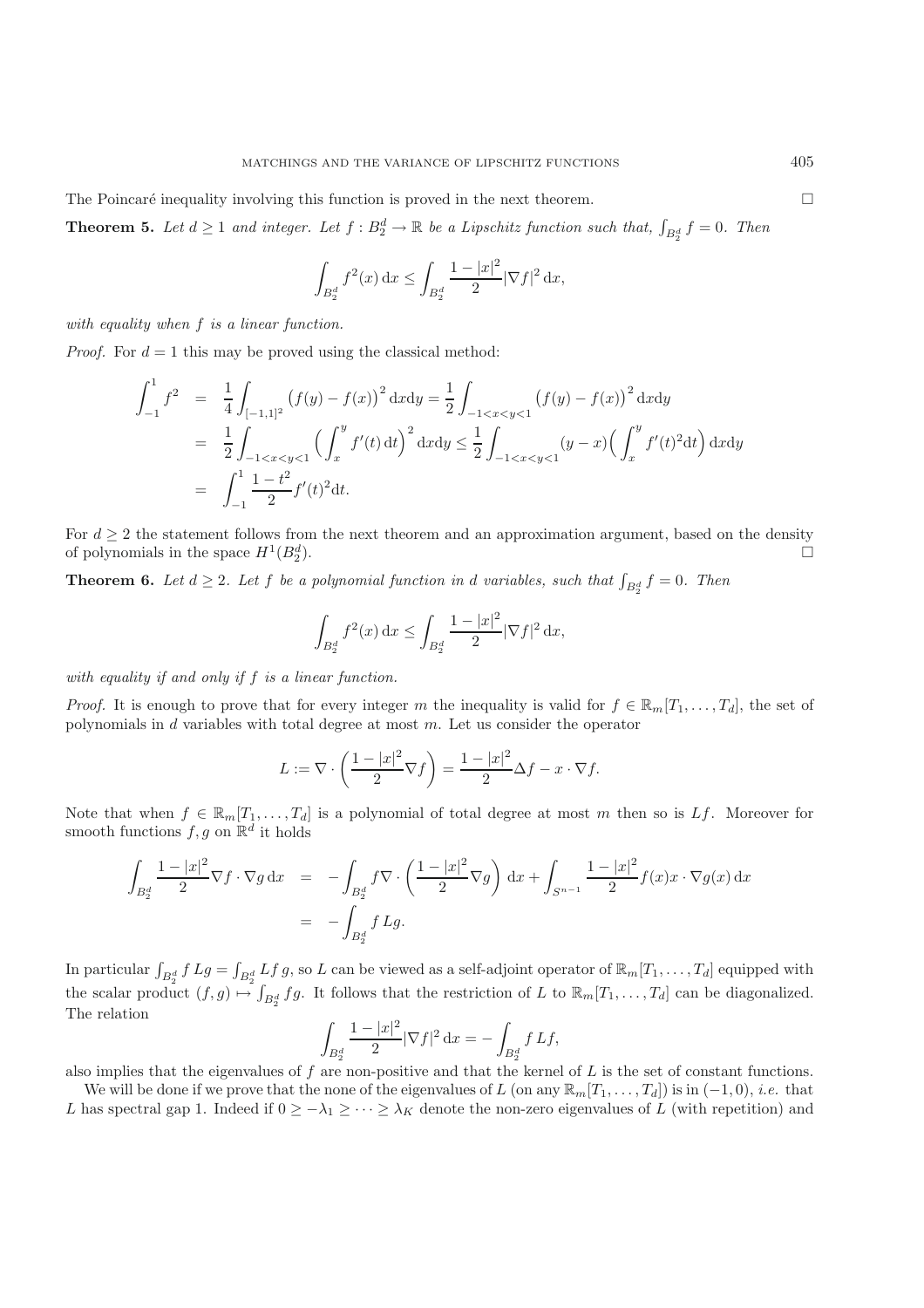$(f_0 = \text{Vol}(B_2^d)^{-1/2}, f_1, \ldots, f_K)$  is an orthonormal basis of corresponding eigenvectors, the hypothesis  $\int_{B_2^d} f = 0$ means that f is orthogonal to constant functions (*i.e.* the kernel of  $L$ ). Hence one can write

$$
f = \sum_{i \ge 1} c_i f_i
$$
 and  $Lf = -\sum_{i \ge 1} c_i \lambda_i f_i$ .

Consequently

$$
\int_{B_2^d} f^2 = \sum_{i \ge 1} c_i^2 \quad \text{and} \quad \int_{B_2^d} \frac{1 - |x|^2}{2} |\nabla f|^2 \, dx = \int_{B_2^d} f \left( -Lf \right) = \sum_{i \ge 1} \lambda_i c_i^2.
$$

So the claimed inequality follows from  $\lambda_i \geq 1$  for all non-zero (opposite) eigenvalues.

Let  $-\lambda$  be a non-zero eigenvalue of L on  $\mathbb{R}_m[T_1,\ldots,T_d]$  and let f be a corresponding eigenfunction. Plainly f is not constant and verifies  $Lf = -\lambda f$ . Let  $k \ge 1$  denote the total degree of f. Let us write  $f = g + h$  where h has total degree at most  $k - 1$  and g is a homogeneous polynomial of degree k and identify the terms of degree k in the latter equality. Note that

$$
x \cdot \nabla (x_1^{a_1} \cdots x_n^{a_n}) = (a_1 + \cdots + a_n)x_1^{a_1} \cdots x_n^{a_n} \text{ and } \Delta (x_1^{a_1} \cdots x_n^{a_n}) = \sum_{i=1}^n a_i (a_i - 1)x_1^{a_1} \cdots x_i^{a_i - 2} \cdots x_n^{a_n}.
$$

So in the particular case  $k = 1$ , it holds  $-\lambda f = -Lf = -Lg = -x.\nabla g = -g$  so  $\lambda = 1$  so  $f = g$ ,  $h = 0$  and  $\lambda = 1$ . Hence among functions of degree 1, linear functions are the only eigenfunctions; the corresponding eigenvalue is –1. This is not a surprise in view of our choice of  $\varphi$ .

Assuming now that  $k \geq 2$ , we see that

<span id="page-6-0"></span>
$$
Lf = Lg + Lh = \left(-\frac{|x|^2}{2}\Delta g - x \cdot \nabla g\right) + \left(Lh + \frac{1}{2}\Delta g\right)
$$

where the first term is homogeneous of degree k and the second one is of degree at most  $k-1$ . Identifying terms of degree k in the equation  $Lf = -\lambda f$  thus yields

$$
\frac{|x|^2}{2}\Delta g + x \cdot \nabla g = \lambda g, \quad x \in B_2^d.
$$
\n(3.1)

<span id="page-6-1"></span>Since g is homogeneous of degree k the above equation will allow us to get information about  $\lambda$ . First recall that  $x \cdot \nabla g = k g$ . Also if we consider the 0-homogeneous function  $\tilde{g}(x) = g(x/|x|)$ , then for  $x \neq 0$ ,  $g(x) = |x|^k \tilde{g}(x)$ . Differentiating twice we get for  $x \neq 0$ 

$$
\Delta g(x) = \Delta (|x|^k) \tilde{g}(x) + \nabla (|x|^k) \cdot \nabla \tilde{g}(x) + |x|^k \Delta \tilde{g}(x)
$$
  
=  $k(k + d - 2)|x|^{k-2} \tilde{g}(x) + |x|^k \Delta \tilde{g}(x),$ 

since the gradient of  $\tilde{g}$  is tangential and the one of  $|x|^k$  is radial. Recall that the restriction of  $\Delta\tilde{g}$  to the unit sphere  $S^{d-1}$  coincides with the spherical gradient of g, denoted by  $\Delta_{S^{d-1}}g$  or  $\Delta_{0}g$  for shortness. Hence for  $x \in S^{d-1}$ 

$$
\Delta g(x) = k(k + d - 2)g(x) + \Delta_0 g(x), \quad x \in S^{d-1}.
$$
\n(3.2)

As we recall later this relation is very useful in the study of the spherical Laplacian. Combining [\(3.1\)](#page-6-0) with the later relation and  $x \cdot \nabla g = k g$ , yields for  $x \in S^{d-1}$ ,

$$
\frac{1}{2}(\Delta_0 g(x) + k(k+d-2)g(x)) + kg(x) = \lambda g(x).
$$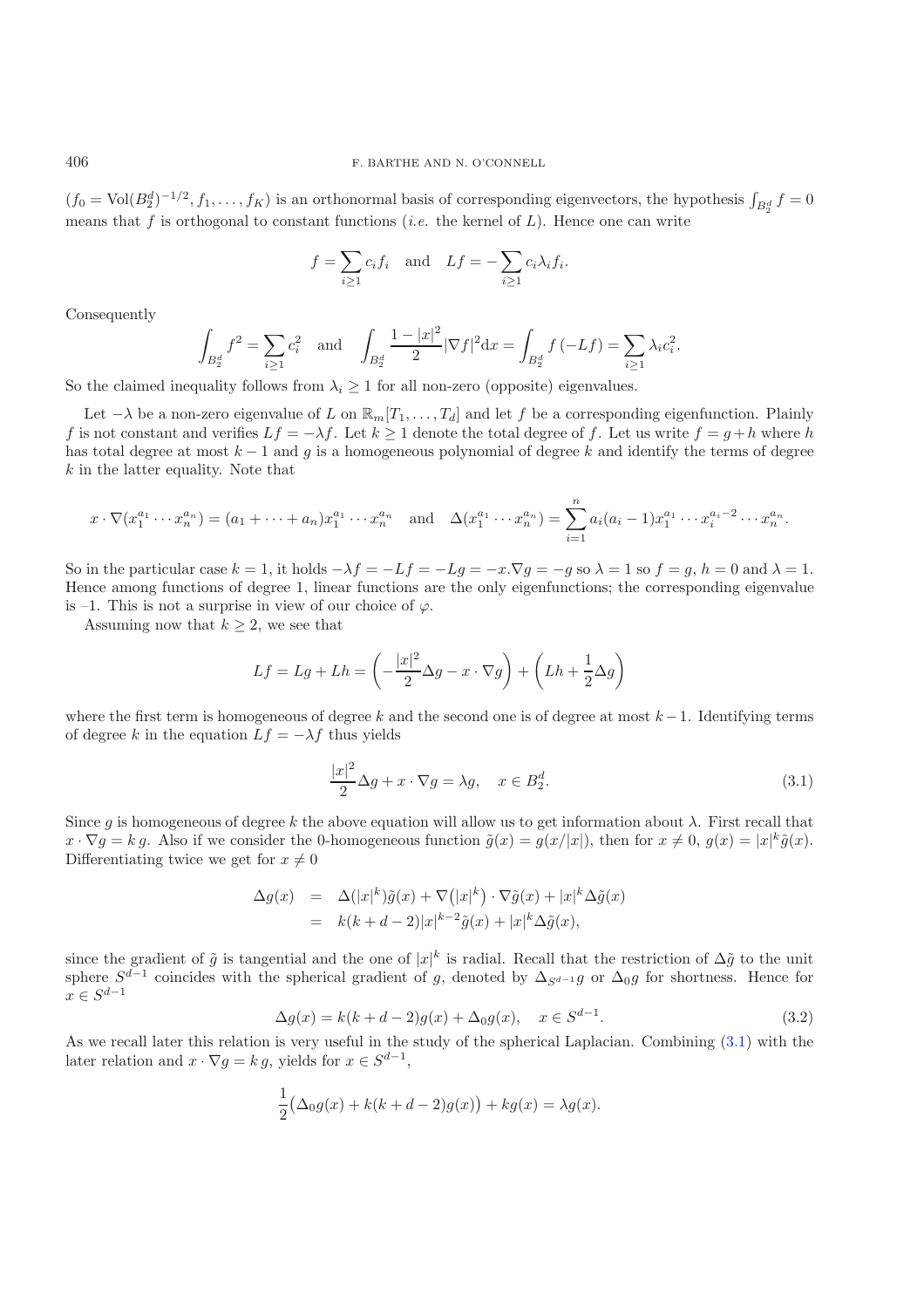Therefore as a function on the sphere  $q$  satisfies

$$
\Delta_0 g = (2\lambda - 2k - k(k + d - 2))g.
$$

Since q is homogeneous and non-zero on  $\mathbb{R}^d$  it is non-zero on the sphere. Therefore q is an eigenfunction of the spherical Laplacian. This operator is well studied: its eigenfunctions are the restrictions to the sphere of homogeneous harmonic polynomials (the spherical harmonics, see *e.g.* [\[7\]](#page-8-11)). Its spectrum is

$$
\operatorname{Spect}(\Delta_{S^{d-1}}) = \big\{ -\ell(\ell+d-2); \ \ell \in \mathbb{N} \big\},\
$$

as one can deduce it from [\(3.2\)](#page-6-1). Consequently the eigenvalues of L are of the form  $-\lambda$  with

$$
\lambda \in \{0,1\} \bigcup \left( (0,+\infty) \cap \left\{ k + \frac{1}{2} \big( k(k+d-2) - \ell(\ell+d-2) \big); \quad k,\ell \in \mathbb{N}, \ k \ge 2 \right\} \right).
$$

In particular  $\lambda \in \mathbb{N}/2$ , and showing that  $\lambda \neq 1/2$  will be enough to show that there is no eigenvalue between  $-1$  and 0. The following lemma shows that  $\lambda$  cannot take the value 1/2. It also shows that the eigenvalue  $-1$ only appears for functions of degree  $d = 1$ . The proof is complete.  $\Box$ 

**Lemma 7.** *Let*  $d \geq 2$  *be an integer. Then for all*  $k, \ell \in \mathbb{N}$ *, with*  $k \geq 2$ 

$$
k + \frac{1}{2} (k(k+d-2) - \ell(\ell+d-2)) \notin \left\{ \frac{1}{2}, 1 \right\}.
$$

*Proof.* First note that

$$
2k + k(k + d - 2) - \ell(\ell + d - 2) = k^2 + dk - (\ell^2 + (d - 2)\ell)
$$
  
=  $(k + \frac{d}{2})^2 - (\frac{d}{2})^2 - (\ell + \frac{d - 2}{2})^2 + (\frac{d - 2}{2})^2$   
=  $(k + \ell + d - 1)(k - \ell + 1) - (d - 1).$ 

Assume that  $2k + k(k + d - 2) - \ell(\ell + d - 2) \in \{1, 2\}$ . This is equivalent to

$$
(k + \ell + d - 1)(k - \ell + 1) \in \{d, d + 1\}.
$$

By hypothesis  $k + \ell + d - 1 \geq d + 1$ . Hence the above inclusion forces  $k - \ell + 1 = 1$ . Thus  $k = \ell$  and  $2k + d - 1 \in \{d, d + 1\}$  or  $2k \in \{1, 2\}$ . This is a contradiction with  $k \geq 2$ .

**Remark 1.** The operator  $L = (1 - |x|^2) \Delta/2 - x \cdot \nabla$ ,  $x \in B_2^d$  that we considered looks like the ultraspherical generators  $\mathcal{L}_m$ . Recall that for smooth enough f on  $]-1,1[$ ,

$$
\mathcal{L}_m f(x) = (1 - x^2) f''(x) - m x f'(x), \ x \in ]-1,1[.
$$

It has been studied in details, see *e.g.* [\[8](#page-8-12)]. Its spectral gap is of size  $1/m$ . For integer values of m,  $\mathcal{L}_m$  is the projection of the spherical Laplacian  $\Delta_{S^m}$  onto  $]-1,1[$ . In dimension  $d=1$ , it holds  $L=\mathcal{L}_2/2$ . Hence the knowledge of the spectral gap of  $\mathcal{L}_2$  is another explanation for Theorem [5](#page-5-0) in dimension  $d = 1$ .

For  $d \geq 2$ , the operator L does not coincide with the projection onto  $B_2^d$  of the spherical Laplacian on  $S^{d+1}$ . However the reasoning of this note allows to study some properties of the spectrum of the d-dimensional analogues of  $\mathcal{L}_m$ , where the variable x is in  $B_2^d$ .

**Remark 2.** It is not hard to check that on the equilateral triangle, linear functions do not have maximal variance among 1-Lipschitz functions. They are beaten by the distance to a vertex.